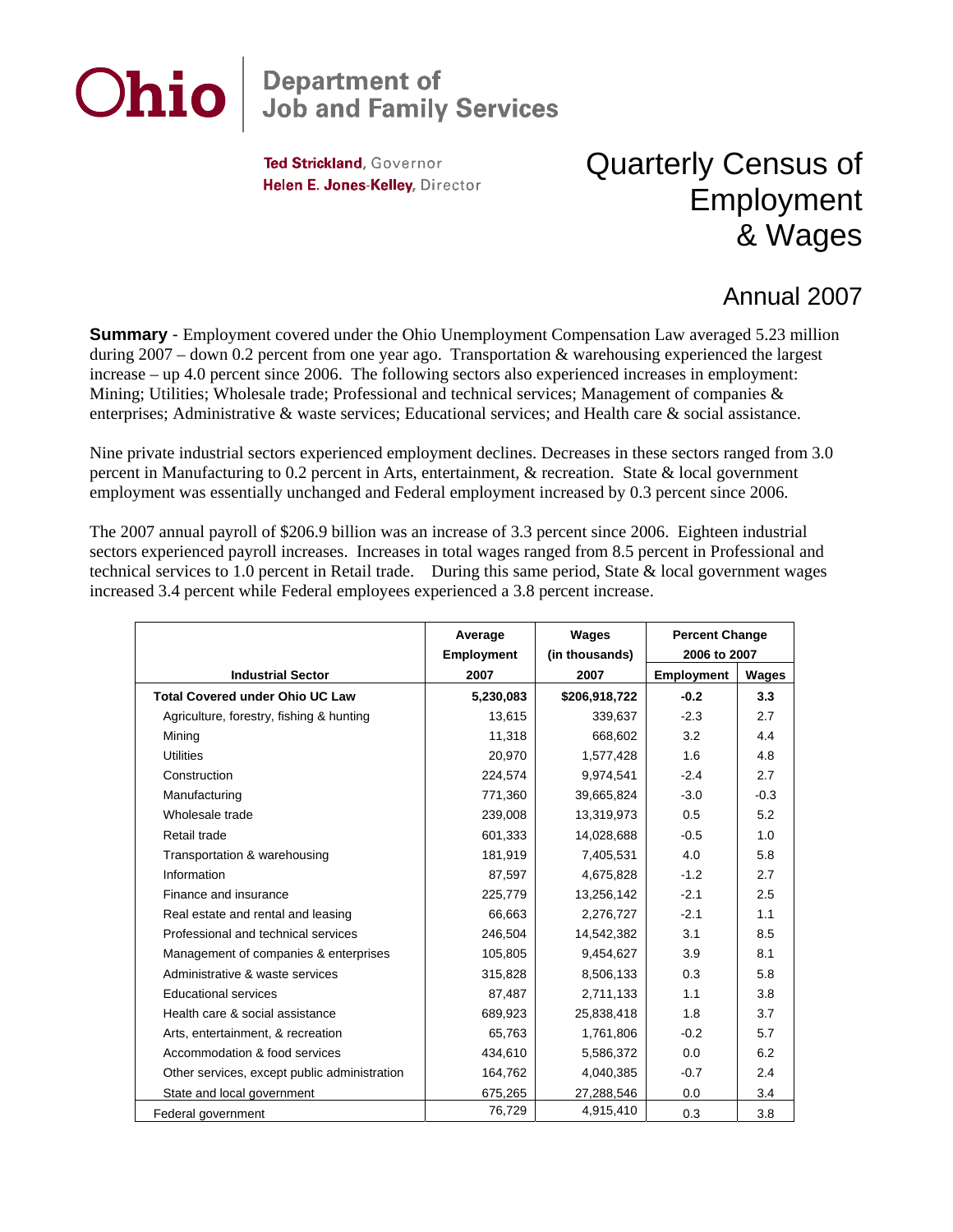The following chart represents the distribution of Ohio's employment by industrial sector. Manufacturing employs the largest number of workers, almost 15 percent of the state's workforce. Health care & social assistance, State & local government, and Retail trade each employ more than 10 percent of Ohio's workers.



## **2007 Average Annual Employment by Industrial Sector**

Five of Ohio's ten largest counties experienced employment increases since 2006. Increases ranged from 1.9 percent in Butler County to 0.4 percent in Stark County. Cuyahoga, Hamilton, Lorain, Lucas, and Montgomery Counties all suffered employment declines from one year ago with drops ranging from 1.9 percent in Montgomery County to 0.7 percent in Cuyahoga County.

Nine of the ten largest counties experienced payroll increases in 2007 over their 2006 levels. Payroll gains ranged from 7.0 percent in Butler County to 0.6 percent in both Lorain and Lucas Counties. Montgomery County experienced the only payroll decrease, down 0.6 percent.

|                                        | Average<br><b>Employment</b> | Wages<br>(in thousands) | <b>Percent Change</b><br>2006 to 2007 |        |
|----------------------------------------|------------------------------|-------------------------|---------------------------------------|--------|
| County                                 | 2007                         | 2007                    | Employment                            | Wages  |
| <b>Total Covered under Ohio UC Law</b> | 5,230,083                    | \$206,918,722           | $-0.2$                                | 3.3    |
| <b>Butler</b>                          | 146,483                      | 5,693,036               | 1.9                                   | 7.0    |
| Cuyahoga                               | 730,805                      | 32,833,172              | $-0.7$                                | 3.2    |
| <b>Franklin</b>                        | 676,319                      | 29,429,835              | 1.0                                   | 4.7    |
| Hamilton                               | 510,517                      | 24,215,127              | $-1.0$                                | 3.0    |
| Lorain                                 | 98,191                       | 3,523,832               | $-1.5$                                | 0.6    |
| Lucas                                  | 218,608                      | 8,435,313               | $-1.7$                                | 0.6    |
| Mahoning                               | 103,144                      | 3,280,393               | 0.6                                   | 4.3    |
| Montgomery                             | 263,632                      | 10,678,466              | $-1.9$                                | $-0.6$ |
| Stark                                  | 161,288                      | 5,516,246               | 0.4                                   | 3.3    |
| Summit                                 | 271,191                      | 10,888,288              | 0.5                                   | 4.5    |
| All other counties                     | 2,049,905                    | 72,425,014              | 0.0                                   | 3.5    |